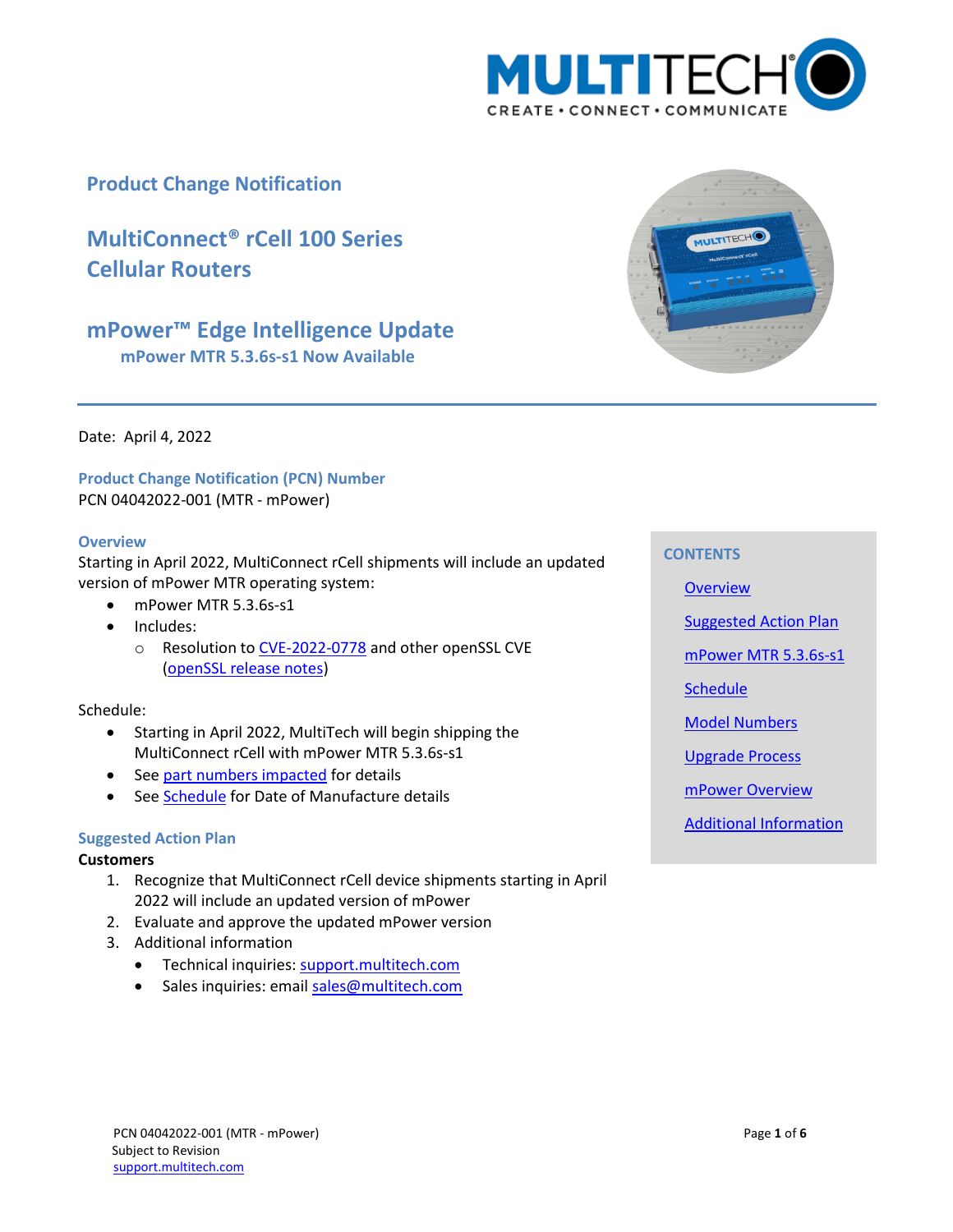

### **Distributors**

- Forward this announcement to others in your organization who are actively involved in the sale or support of cellular routers
- Notify existing customers that MultiConnect rCell devices are now shipping with an updated version of mPower software
- Encourage customers to evaluate the new mPower version in their environment.

### <span id="page-1-1"></span>**mPower MTR 5.3.6s-s1 Overview**

mPower MTR 5.3.6s-s1 includes one critical update:

### **Operating System Component Updates (mPower MTR 5.3.6s-s1)**

Updated OpenSSL

- OpenSSL updated to version 1.1.1n
- Previous versions of mPower used OpenSSL 1.1.1b
- Resolution to [CVE-2022-0778](https://nvd.nist.gov/vuln/detail/CVE-2022-0778) and other openSSL CVE [\(openSSL release notes\)](https://www.openssl.org/news/openssl-1.1.1-notes.html)
- Additional information available at:<http://www.multitech.com/landing-pages/security>

### mPower Software Release Notes can be downloaded at:

[https://www.multitech.com/documents/publications/sales](https://www.multitech.com/documents/publications/sales-flyers/mPower%20Software%20MTR%205.x.x%20for%20rCell%20100%20Routers.pdf)[flyers/mPower%20Software%20MTR%205.x.x%20for%20rCell%20100%20Routers.pdf](https://www.multitech.com/documents/publications/sales-flyers/mPower%20Software%20MTR%205.x.x%20for%20rCell%20100%20Routers.pdf)

### <span id="page-1-0"></span>**Schedule**

MultiConnect rCell devices with mPower MTR 5.3.6s-s1:

- Manufacturing: Starting April 2022
	- o Date of Manufacture: Starting April 11, 2022
	- o See part numbers impacted for details
	- o Identifying Date of Manufacture (chassis label)



GP-1534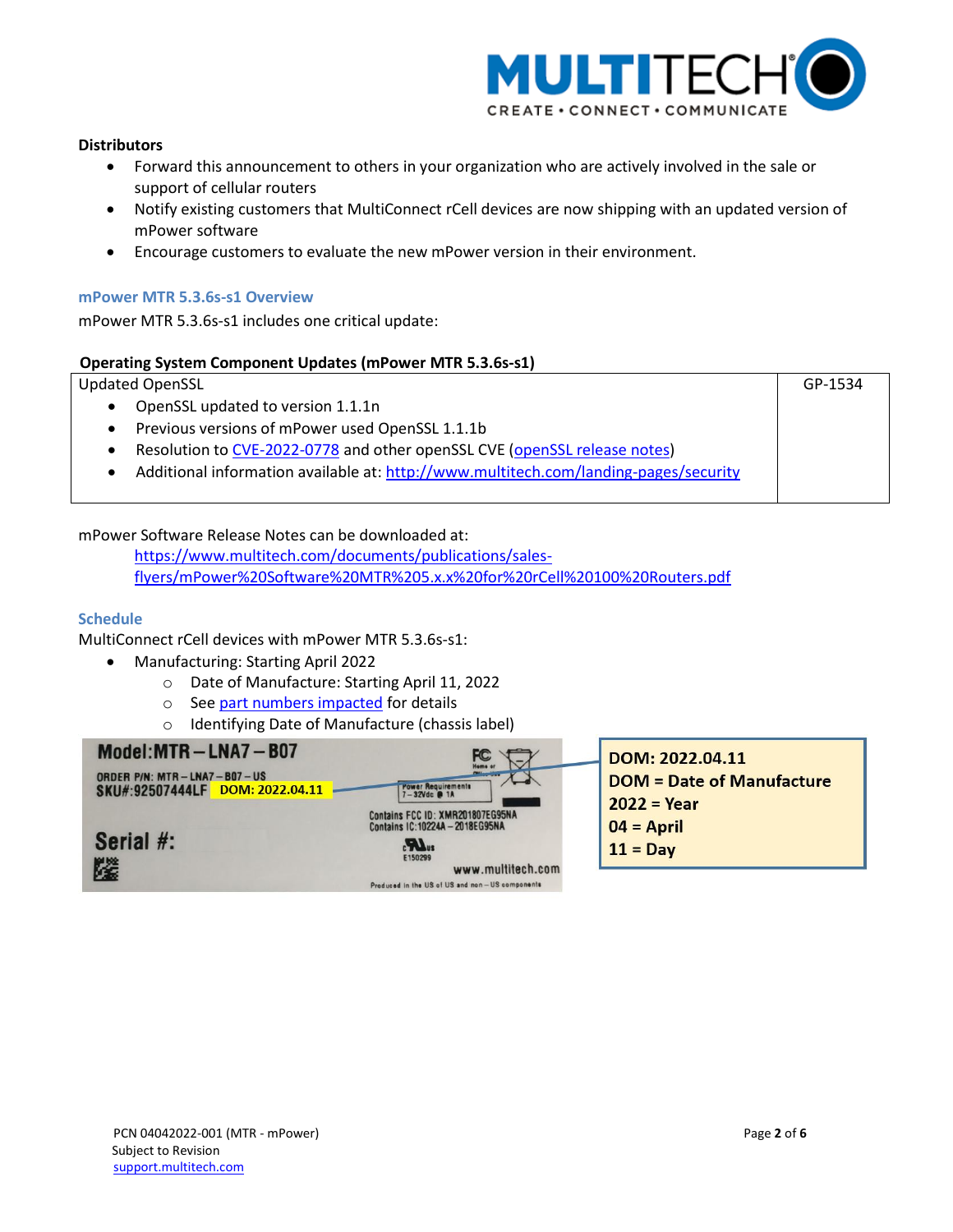

### <span id="page-2-0"></span>**Ordering Part Numbers Impacted**

The following ordering part numbers are impacted by these updates:

| <b>Model Name</b><br><b>Ordering Part Numbers</b>    |                       |                       |  |  |
|------------------------------------------------------|-----------------------|-----------------------|--|--|
| MultiConnect <sup>®</sup> rCell 100 Cellular Routers |                       |                       |  |  |
| <b>Status: Active</b>                                | <b>Status: Active</b> | <b>Status: Active</b> |  |  |
| MTR-LNA7-B07                                         | MTR-LEU7-B07          | MTR-MNG2-B07          |  |  |
| MTR-LNA7-B07-US                                      | MTR-LEU7-B07-EU-GB    | MTR-MNG2-B07-WW       |  |  |
| MTR-LNA7-B10                                         | MTR-LEU7-B10          | MTR-MNG2-B10          |  |  |
| MTR-LNA7-B10-US                                      | MTR-LEU7-B10-EU-GB    | MTR-MNG2-B10-WW       |  |  |
| MTR-LNA7-B07-HZ                                      | MTR-LEU7-B07-HZ       |                       |  |  |
| MTR-LNA7-B10-HZ                                      | MTR-LEU7-B10-HZ       |                       |  |  |

### <span id="page-2-1"></span>**Upgrade Process (mPower MTR 5.3.6s-s1)**

Impacted devices can be upgrade to mPower MTR 5.3.6s-s1 using two methods:



#### <span id="page-2-2"></span>**mPower Edge Intelligence Overview**

mPower™ Edge Intelligence is MultiTech's embedded software offering delivering programmability, network flexibility, enhanced security and manageability for scalable Industrial Internet of Things (IIoT) solutions. mPower Edge Intelligence simplifies integration with a variety of popular upstream IoT platforms to streamline edge-to-cloud data management and analytics, while also providing the programmability and processing capability to execute critical tasks at the edge of the network to reduce latency, control network and cloud services costs, and ensure core functionality – even in instances when network connectivity may not be available.

<span id="page-2-3"></span>mPower Software Release Notes can be downloaded at:

https://www.multitech.com/documents/publications/salesflyers/mPower%20Software%20MTR%205.x.x%20for%20rCell%20100%20Routers.pdf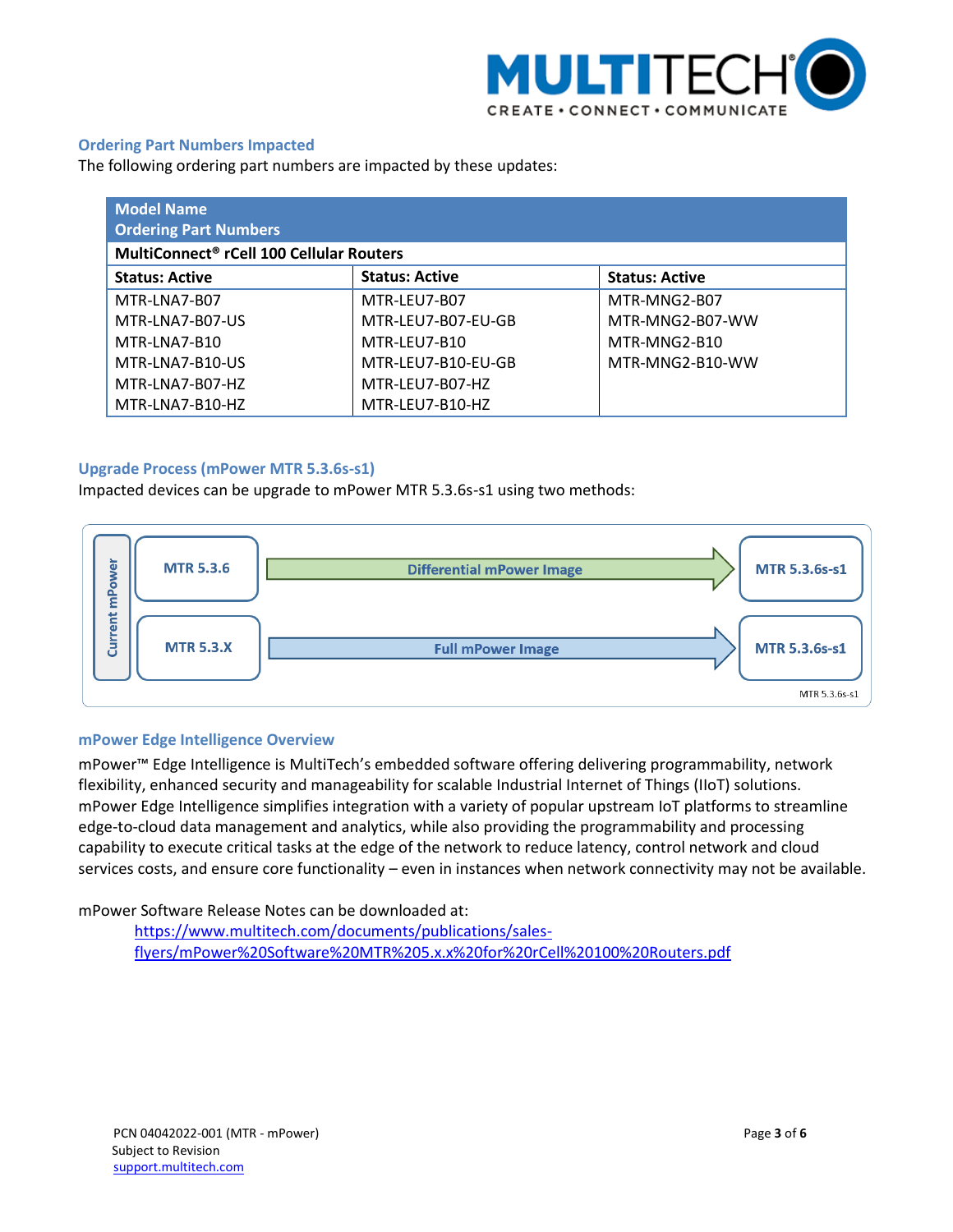

### **Additional Information**

If you have any questions regarding this Product Change Notification, please contact your MultiTech sales representative or visit the technical resources listed below:

### **World Headquarters – USA**

+1 (763) 785-3500 | [sales@multitech.com](mailto:sales@multitech.com)

### **EMEA Headquarters – UK**

+(44) 118 959 7774 | [sales@multitech.co.uk](mailto:sales@multitech.co.uk)

### **MultiTech Security Advisories**

### [www.multitech.com/landing-pages/security](http://www.multitech.com/landing-pages/security)

MultiTech monitors industry news and announcements to identity security issues that may impact our devices and operating systems and strive to provide the information and tools to keep your deployments secure and online.

### **MultiTech Developer Resources:**

### [www.multitech.net](http://www.multitech.net/)

An open environment where you can ask development related questions and hear back from MultiTech engineering or a member of this community.

### **Knowledge Base:**

### <http://www.multitech.com/kb.go>

Immediate access to support information and resolutions for all MultiTech products.

### **MultiTech Support Portal:**

[support.multitech.com](https://support.multitech.com/) Create an account and submit a support case directly to our technical support team.

### **MultiTech Website:**

[www.multitech.com](http://www.multitech.com/)

### **Trademarks and Registered Trademarks**

MultiConnect, mPower, MultiTech and the MultiTech logo are registered trademarks of Multi-Tech Systems, Inc. All other trademarks or registered trademarks are the property of their respective owners.

Copyright © 2022 by Multi-Tech Systems, Inc. All rights reserved.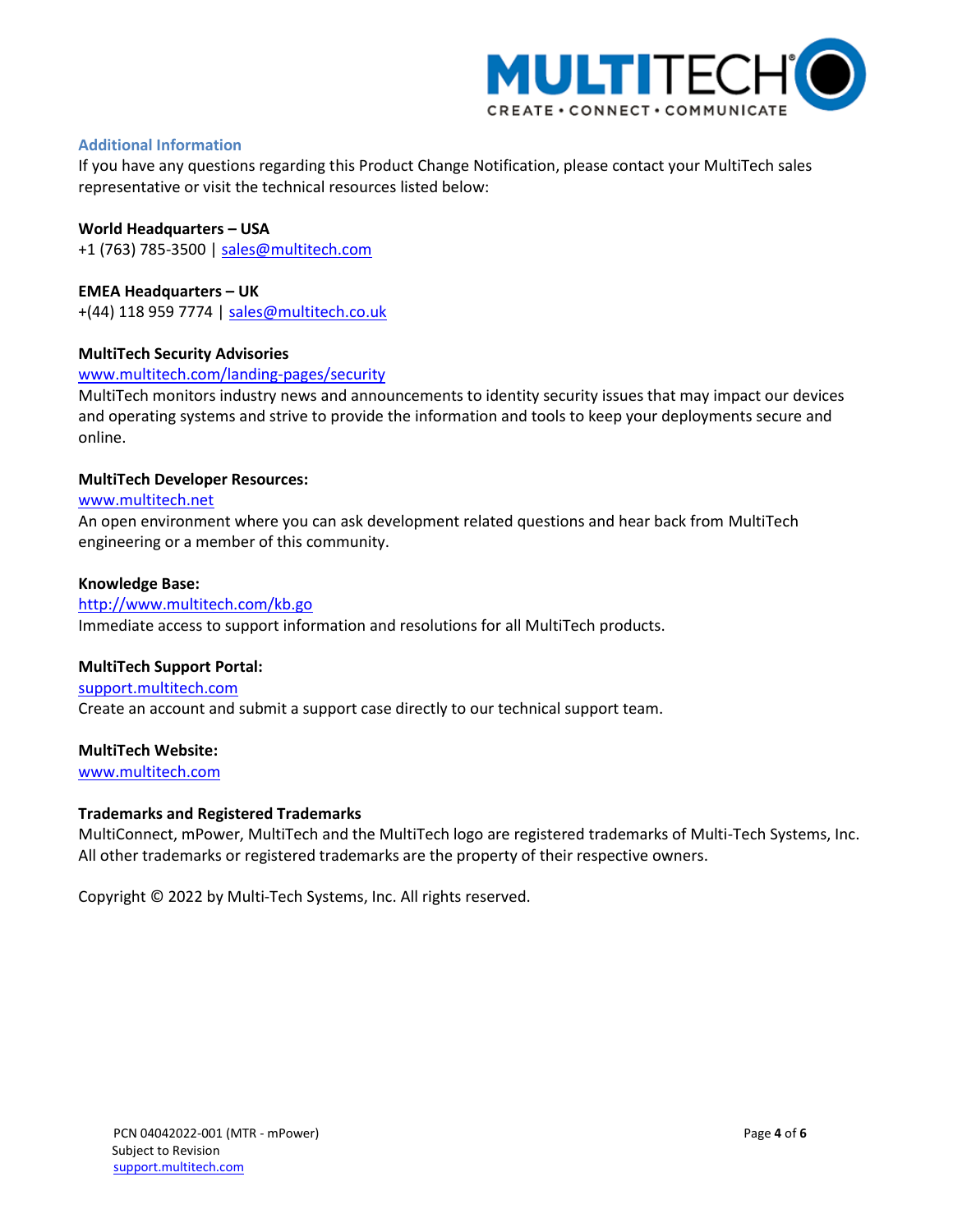

## **ATTACHMENT I Identifying mPower Version**

There are multiple ways of identifying the mPower version on an MTR device:

1. **Product Packaging**

The carton label for each MTR device includes an indication of the mPower version included.



### **2. mPower User Interface**

- The Homepage (dashboard) displays a summary of the configuration settings for the MTR device
- Device-Firmware: mPower Edge Intelligence version

### **3. DeviceHQ**

- MultiTech DeviceHQ<sup>®</sup> is a cloud-based toolset for managing the latest generation of MultiTech devices, including the MTR devices.
- On the **DeviceHQ Device Page**, ensure that the "Firmware" field is chosen as a column selection
- For all MTR devices assigned to the account, the mPower version will be displayed

### **4. API Command**

The MTR uses RESTful JSONAPI for managing configurations, polling statistics, and issuing commands. Executing the following API command will return the mPower version of the MTR device:

- API Command: https://192.168.2.1/api/system/firmware
- Instructions:
	- 1. Log into the MTR device using a web browser
	- 2. Open a new tab and enter https://192.168.2.1/api/system/firmware
		- o Command is case sensitive
		- o Change the device IP address if necessary
	- 3. Press Enter
	- 4. MTR device returns the following. In this example, the mPower version is mPower MTR 5.3.6s-s1: "code": 200

"result": "5.3.6s-s1"

"status": "success"